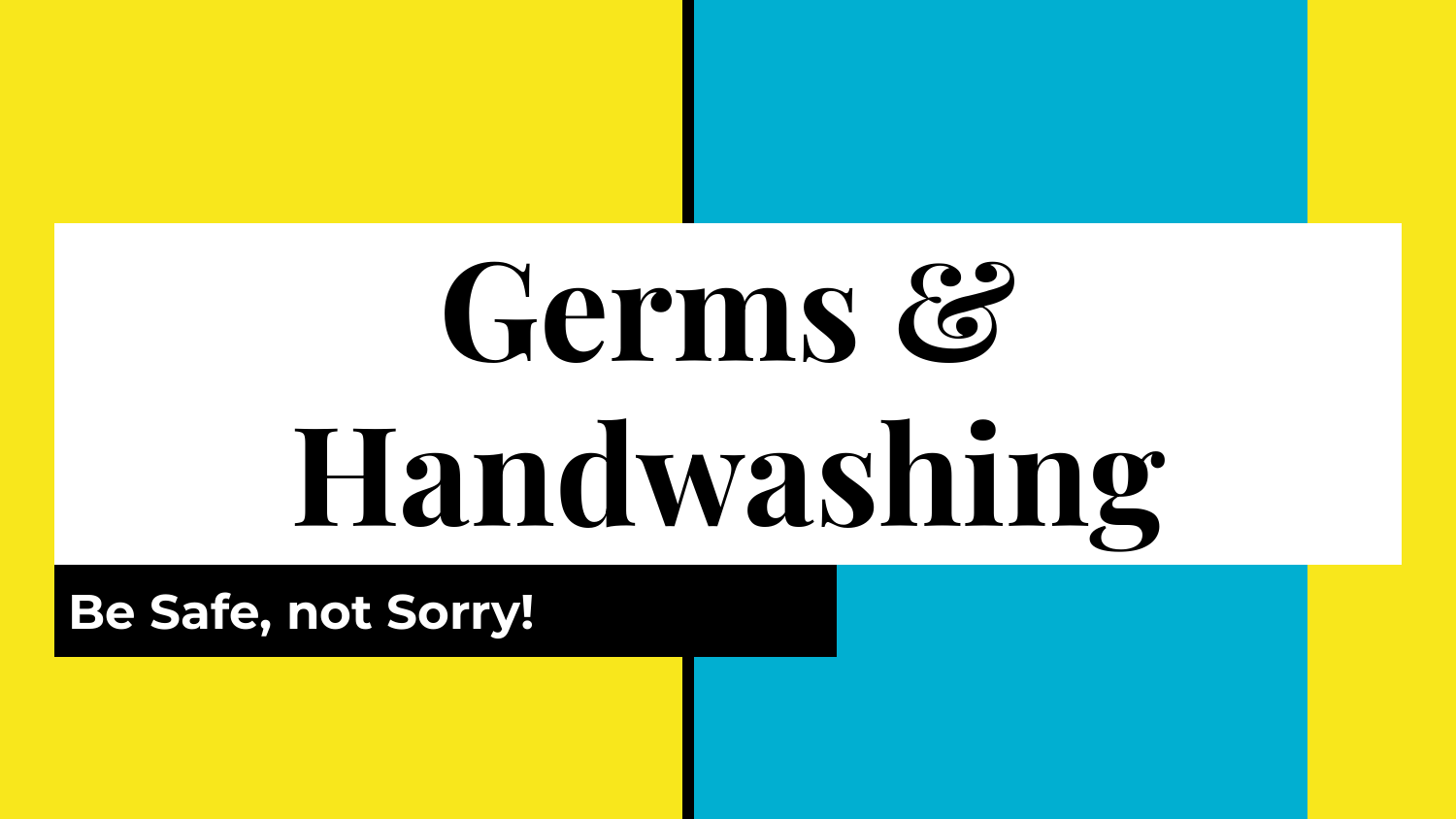## What are Germs?

Germs are tiny invaders that can make our bodies sick.

Some kids may think that germs are bugs or cooties or other gross stuff, but actually germs are tiny organisms, or living things, that can cause disease. Germs are so small and sneaky that they creep into our bodies without being noticed. In fact, germs are so tiny that you need to use a microscope to see them. When they get in our bodies, we don't know what hit us until we have symptoms that say we've been attacked!



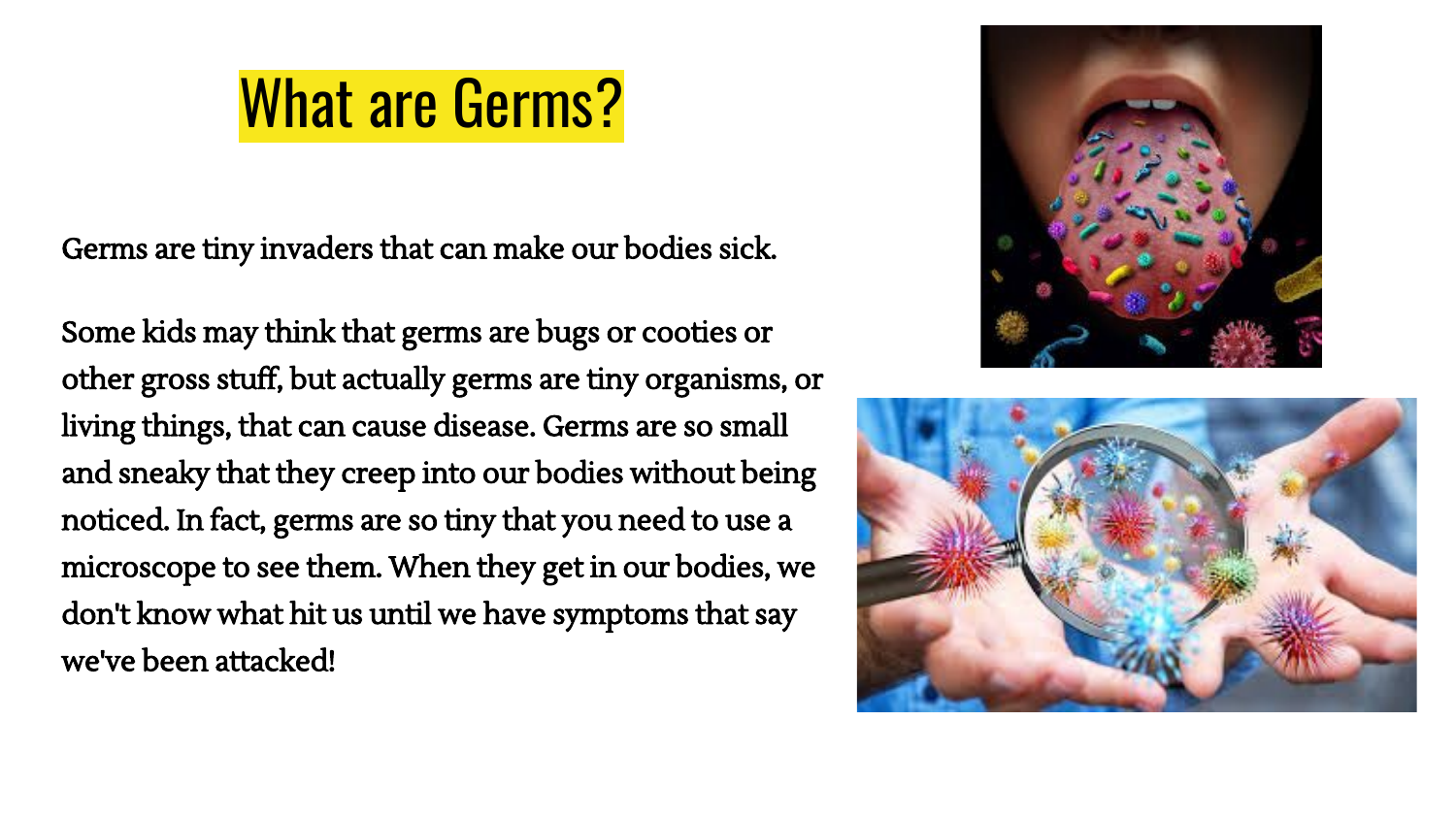#### Where Germs Hide



at SCHOOL~ YOUR Desk, Bathroom door knobs and surfaces, hand railings, light switches, remote controls, pens, pencils and crayons, tables, keyboards & water bottles.

at HOME~ Kitchen and Bathroom sinks, wash clothes and towels, garbage cans, refrigerators, shopping cart handles & pet cages.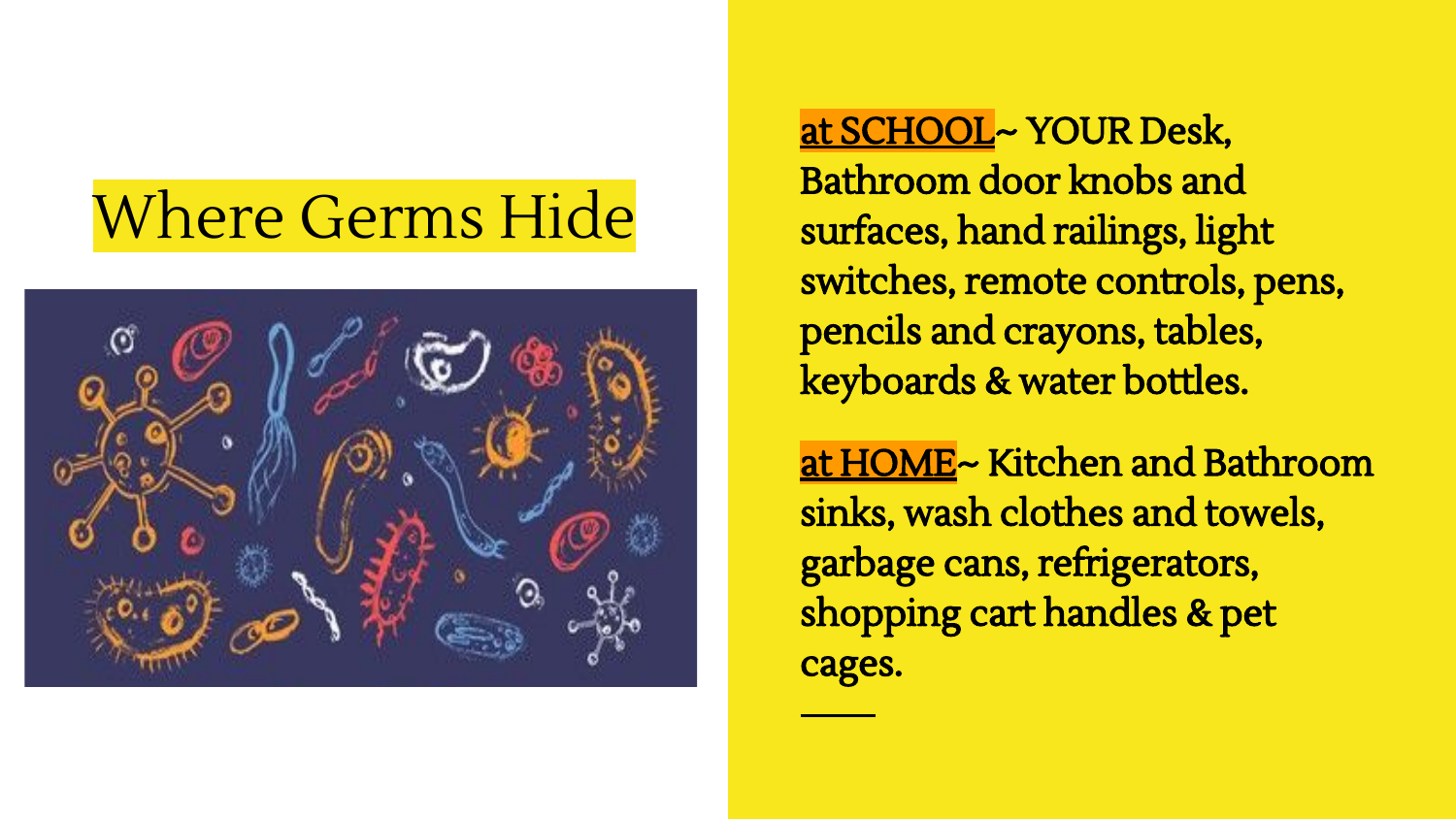## How they are Spread

Some of the main ways germs are spread is by **coughing**, **sneezing, blowing your nose or rubbing your eyes.** You can share and get germs this way as well.

Germs are passed on when **children who are sick with colds, infections, and stomach illnesses are near others.** Every surface that a sick child touches is a potential place where germs can hide.

If a person doesn't wash their hands well after they **use the toilet** they can spread germs to others and to the food that they touch or prepare.

When playing with **animals or playing outdoors.**

When **changing diapers.**

When **handling food.** 

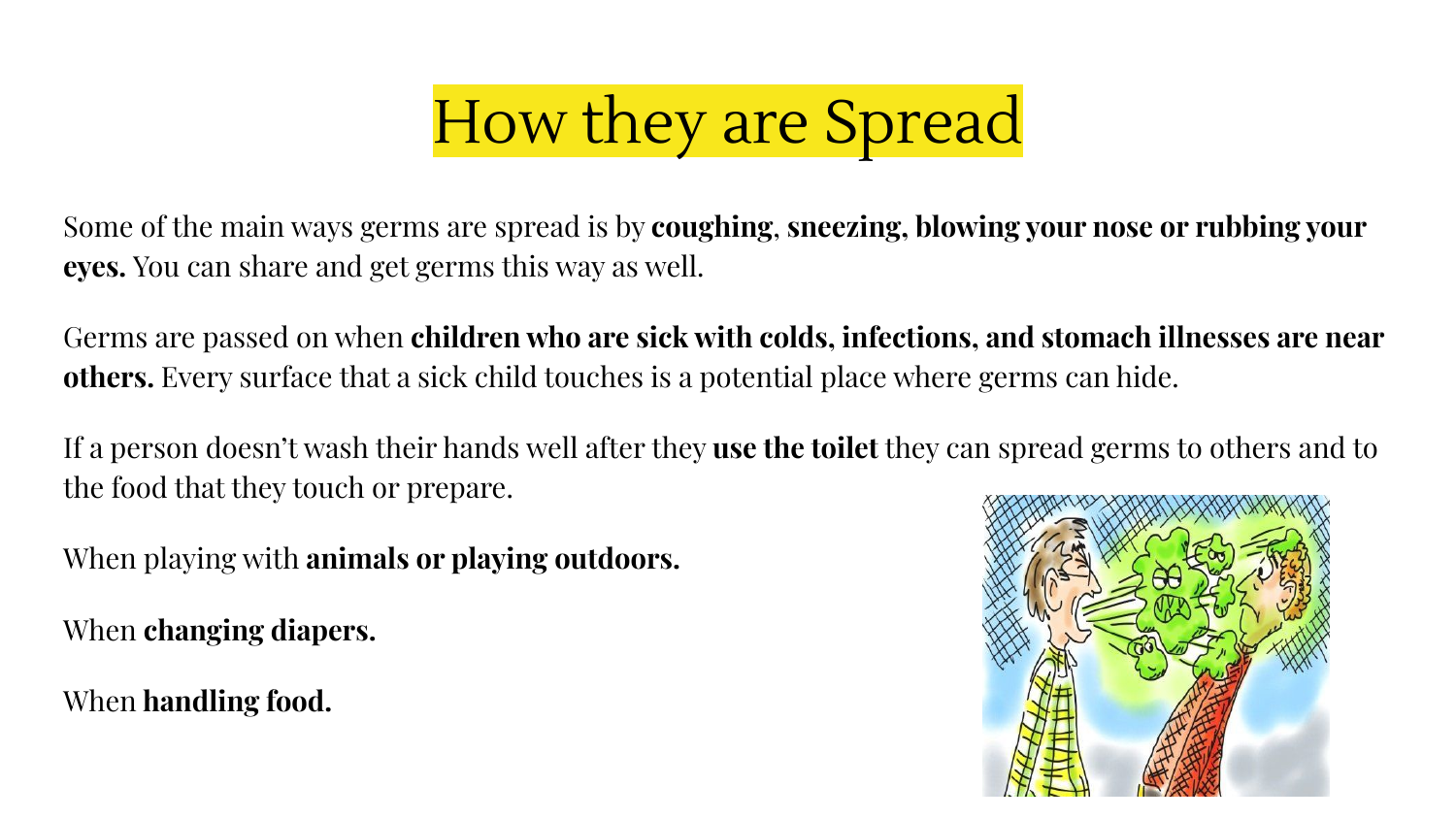#### When Should I Wash my Hands?

- After arriving to school or work
- After coughing, sneezing and blowing your nose
- After using the bathroom or changing diapers
- After touching any sores, lacerations or infected areas
- After eating a meal/snack
- After playing outside
- After handling raw meat/poultry or unwashed fruits and vegetables
- After playing with pets
- After playing in water more than one person has used
- Before touching animals
- Before eating a snack or meal
- Before handling food
- Before giving and taking medication
- Before putting contacts in

#### *If you're hands and fingernails are dirty!!*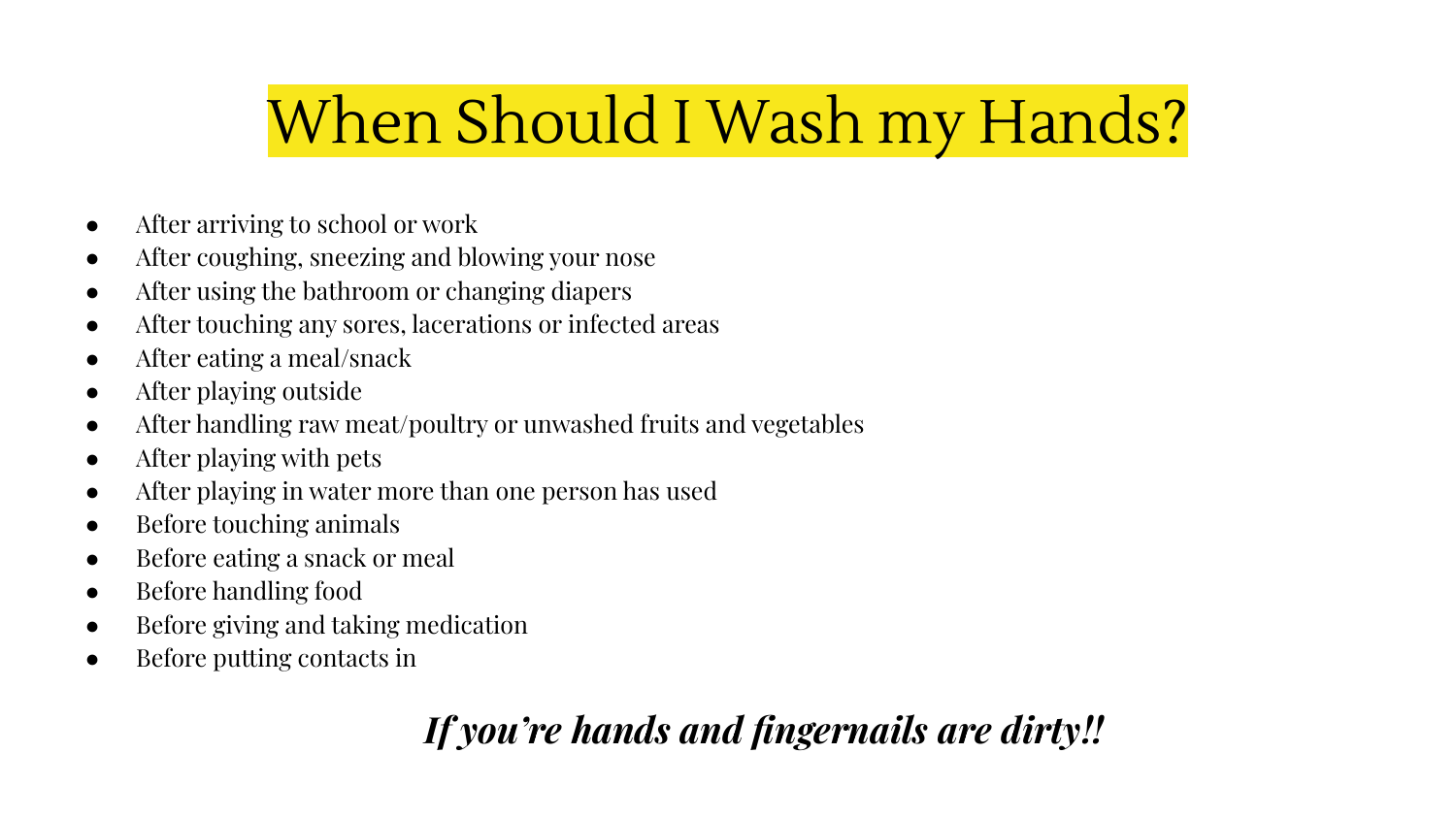## When Should I Wash my Hands?

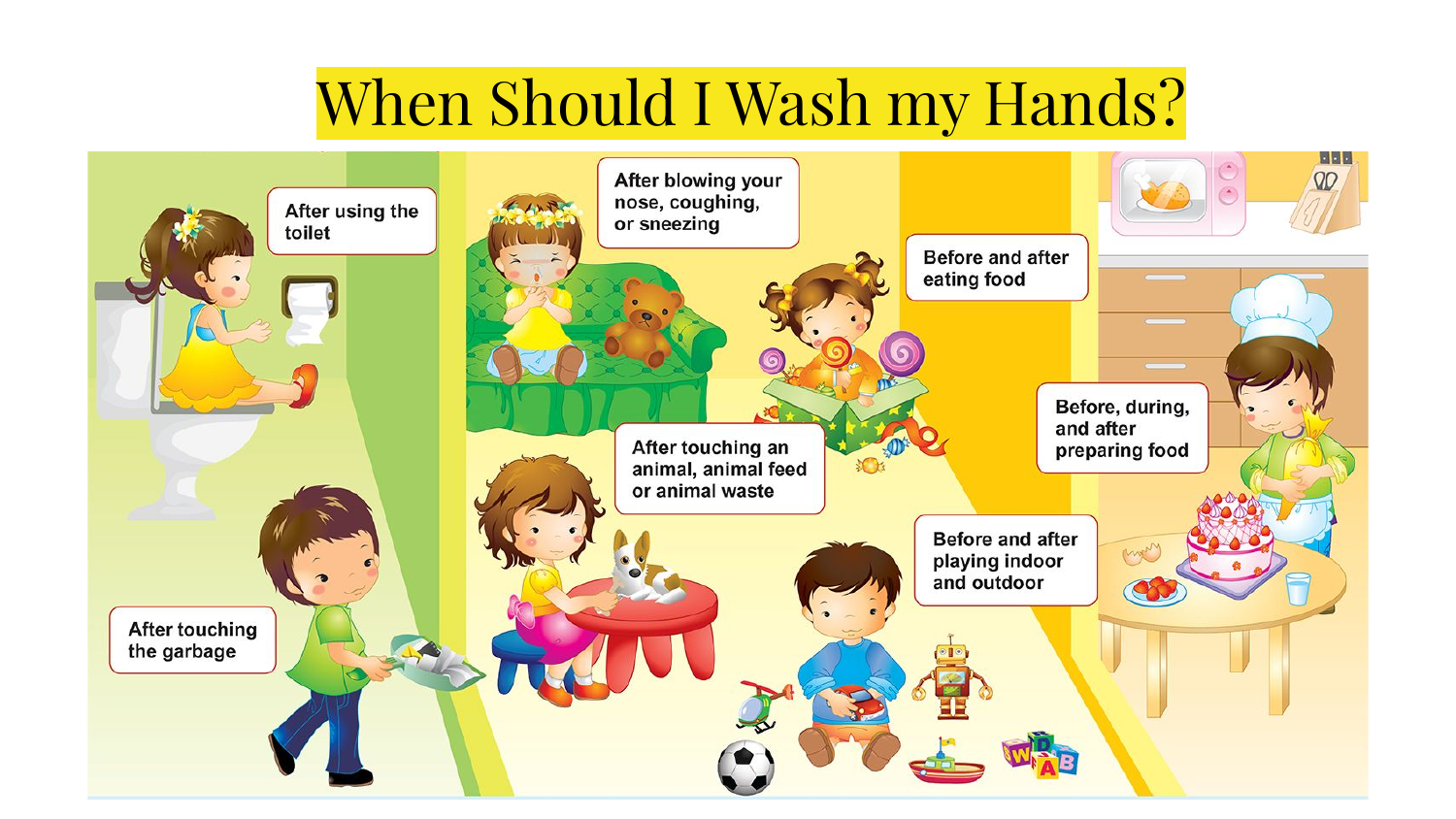#### How Should I Wash my Hands?

#### **Three things that you will need ~ Soap, Warm Water and Friction!**

Plus this 6 Step Process that includes:

- 1. Wet hands with warm, running water
- 2. Add soap
- 3. Rub hands vigorously for 20 seconds washing all surfaces
- Front and Backs of hands
- **Wrists**
- Between finger and tips of fingers
- Under fingernails
- **Thumbs**

4. Rinse ~ Keeping fingers pointing down

5. Dry vigorously with paper or clean cloth towel.

6. Turn off faucet with towel.



#### [Hand-washing Video](https://youtu.be/T98gqC-yanU)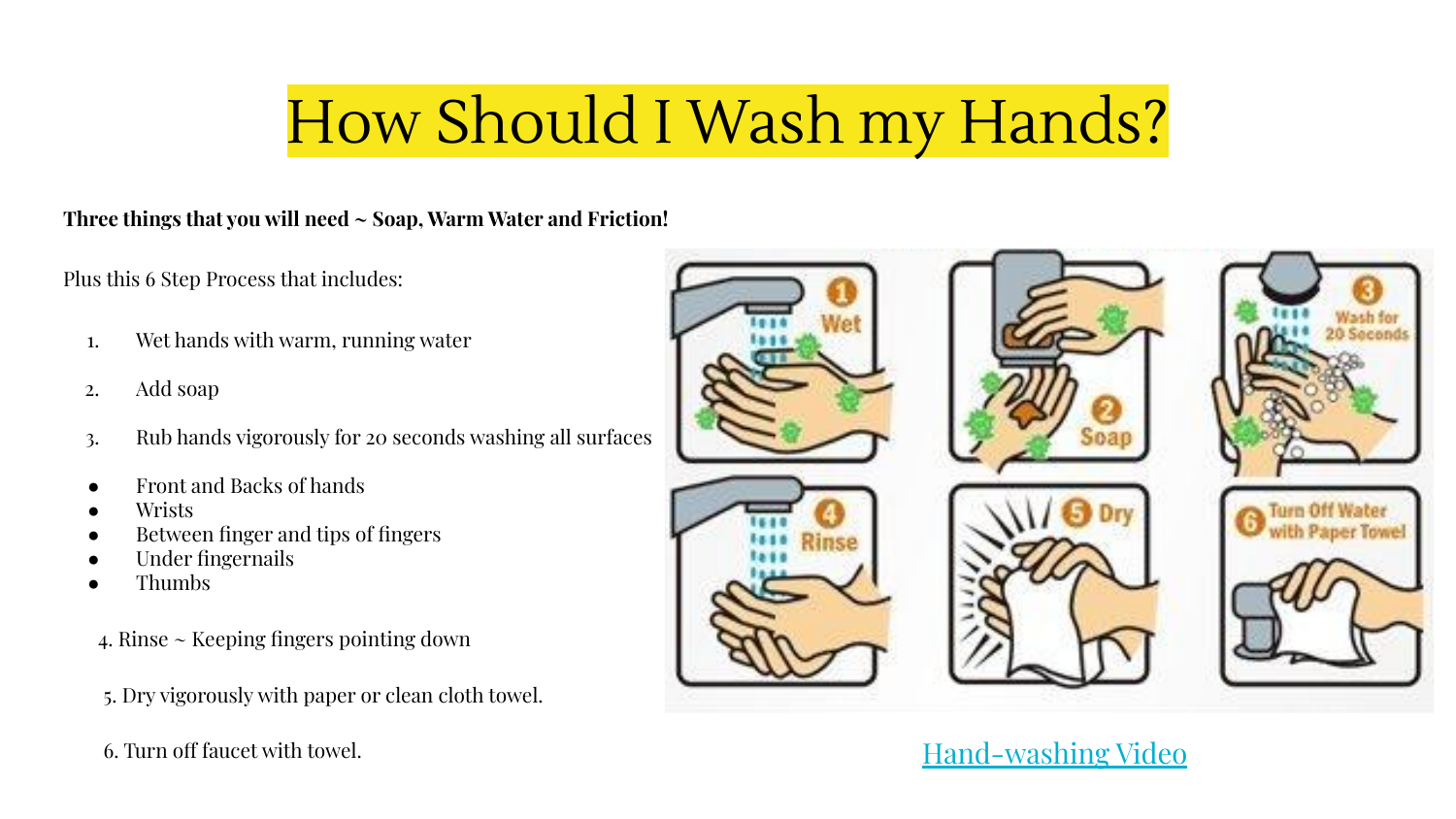## How it works: Washing with Soap and Water

How it works:

- The soap suspends the dirt and soils
- The friction motion helps pull dirt and grease or oily soils from the skin
- Warm running water washes away suspended dirt and soils that trap germs
- Final Friction of wiping hands removes more germs.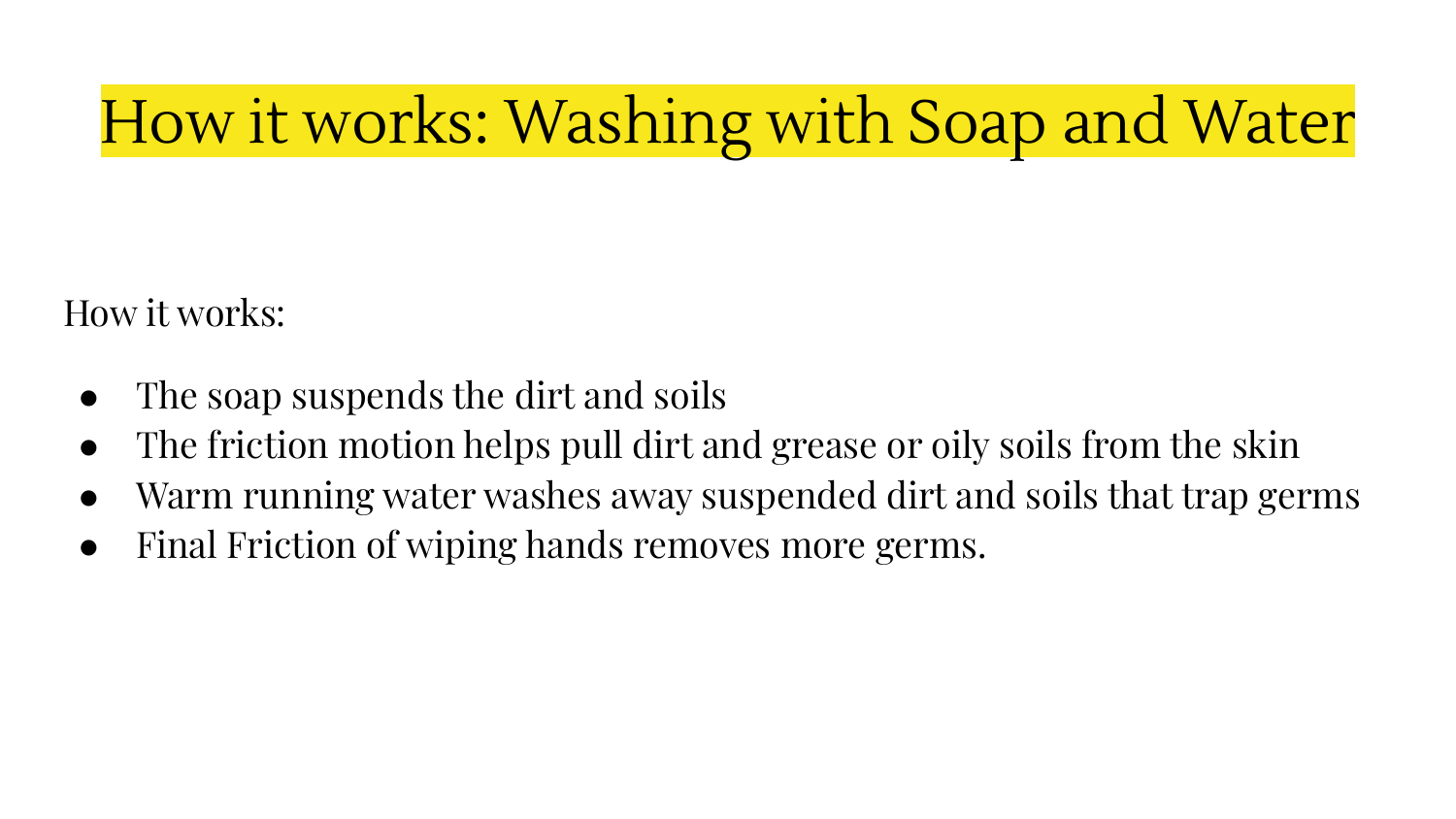#### Make Handwashing a Healthy Habit!!

Thorough Hand Washing Can Help Prevent Diseases

Handwashing plays a major role in preventing the spread of diseases. Washing your hands regularly with soap and water can protect you from many illnesses caused by viruses and bacteria. Washing removes germs you pick up.

The Minnesota Department of Health (MDH) strongly encourages everyone to develop good hand washing habits.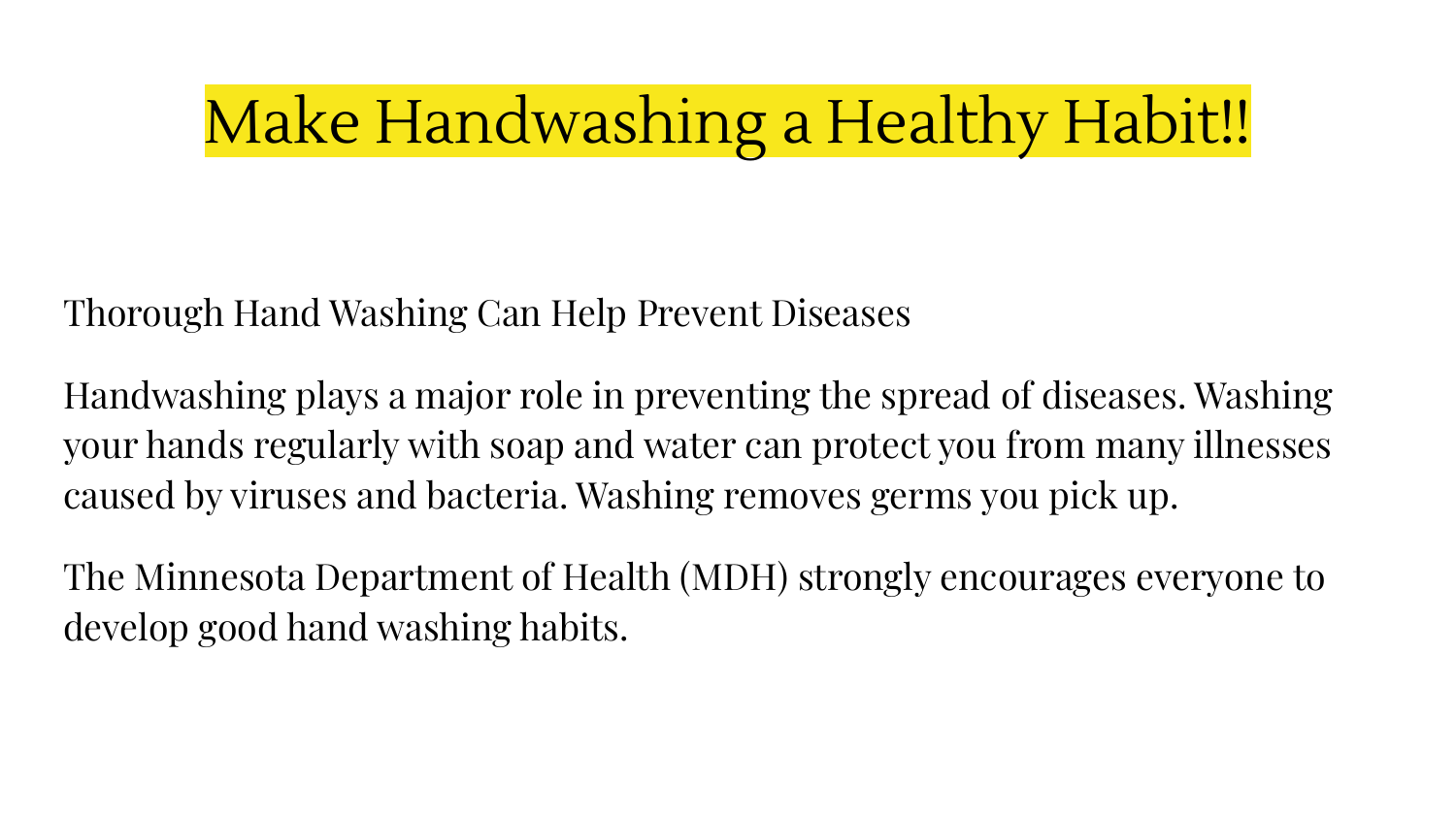#### Handwashing GETS RESULTS!!!

Study of 305 Detroit students who washed four times a day:

• 24% fewer colds and 51% less stomach upset.

Minnesota daycare-teachers helped the kids wash their hands every morning when they arrived and the staff disinfected all areas.

• Result was 50% fewer illnesses at daycare.

Another Minnesota school has begun using foam soap. ( WE DO!) #**RailStrong**

• Result is  $75\%$  increase in handwashing rates.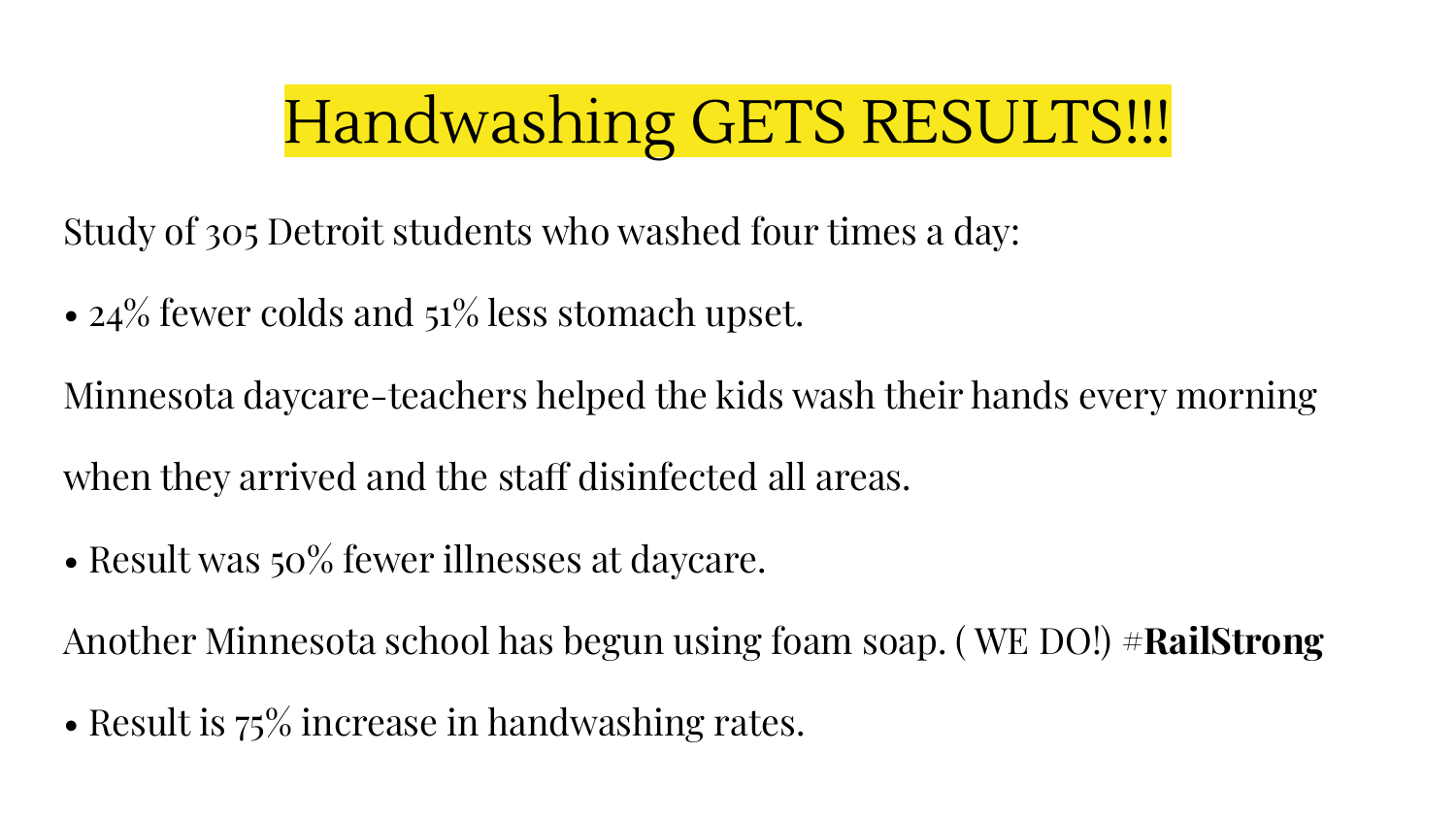## YOUR HEALTH is in YOUR HANDS



**Handwashing** is the best way to stop the spread of illness.



Revision Date: 11/20/09